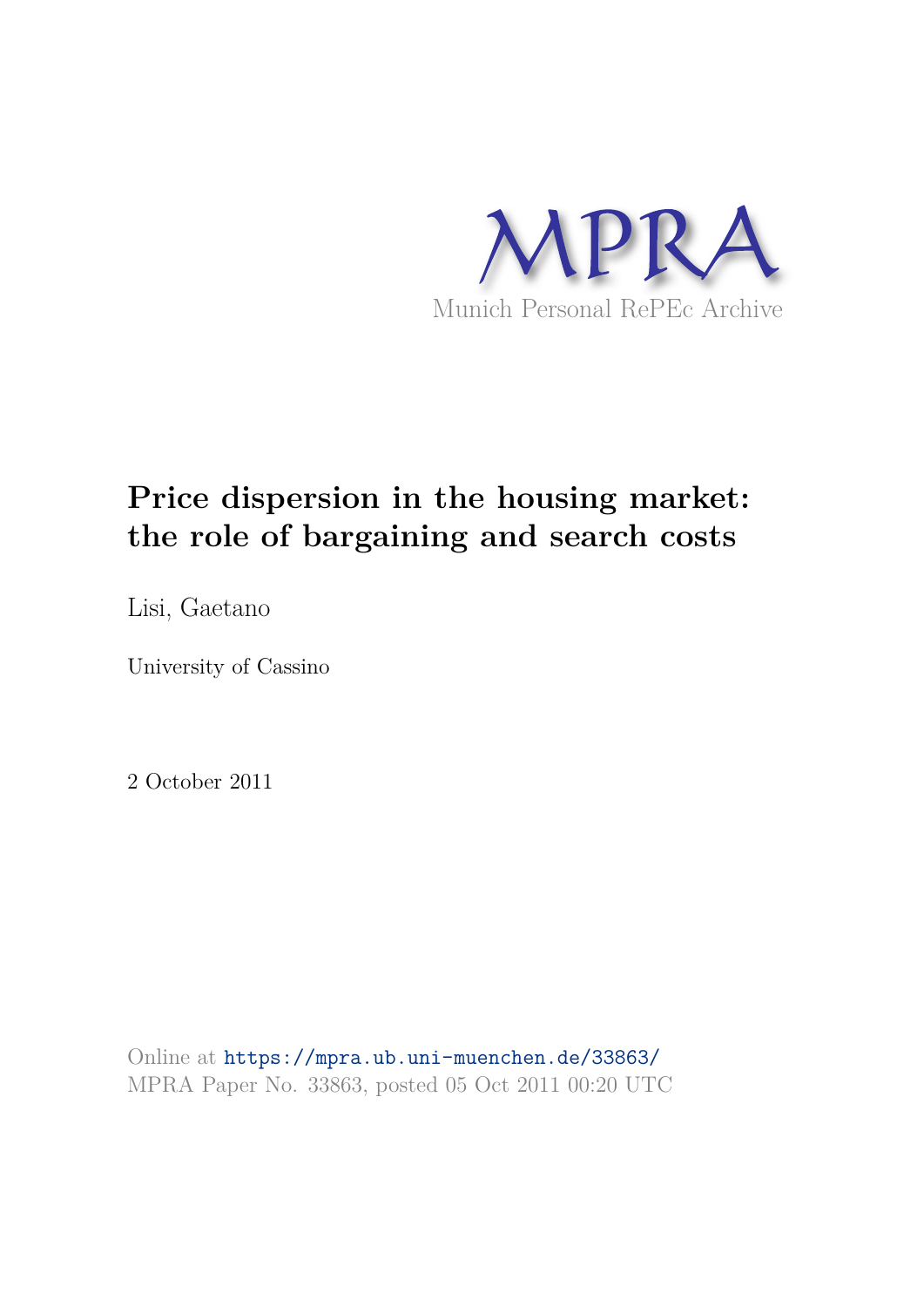# Price Dispersion in the Housing Market: The Role of Bargaining and Search Costs

Gaetano Lisi <sup>∗</sup>

# *Abstract*

This paper develops a matching model *à la* Pissarides (2000) in order to explain the basic facts of housing markets, most of all the variance in house prices. Price dispersion is basically due to both the *ex-ante* heterogeneity of the parties and the search costs of buyers and sellers. In fact, sellers and buyers spend time and money before concluding the deal. Furthermore, the house price is substantially determined by bargaining between the parties. These factors affect the selling price and lead to price dispersion. This simple theoretical model is able to take these distinctive features into account, thus explaining the basic facts of housing markets.

*Keywords*: house prices, price dispersion, bargaining power, search frictions

*JEL Classification*: R0, R31, R21, D40, D83

<sup>∗</sup> Territorial Agency (Italian Tax Agency) and CreaM (Creativity and Motivations) Economic Center, University of Cassino. Email: gaetano.lisi@agenziaterritorio.it ; gaetano.lisi@unicas.it.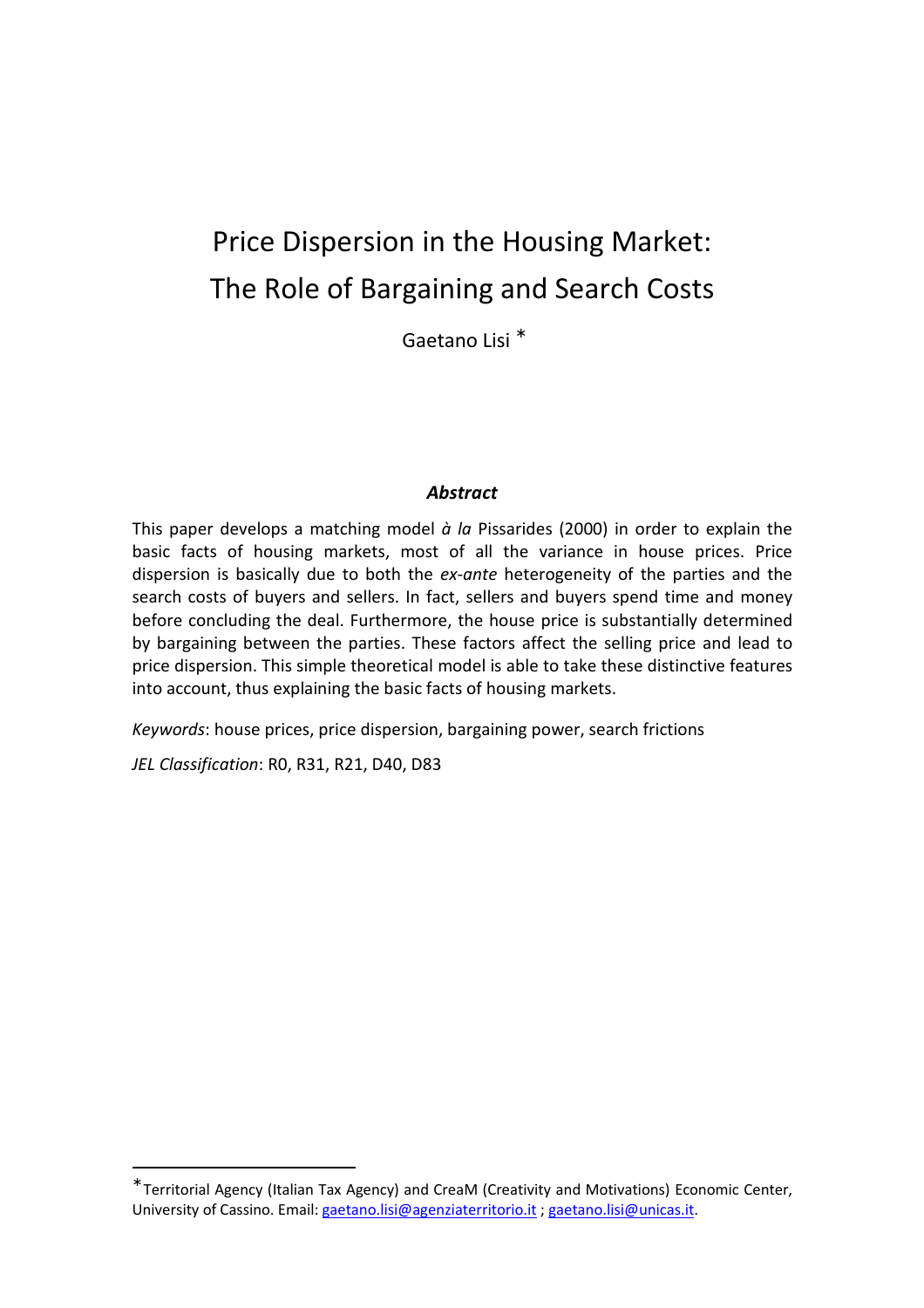#### **1. Introduction**

Housing markets are characterized by a decentralized framework of exchange with important search and matching frictions. It has, in fact, been acknowledged that housing markets clear not only through price but also through the time that a buyer and a seller spend on the market. Consequently, the search and matching approach is widely used even in this type of market (see e.g., Wheaton, 1990; Albrecht *et al.*, 2007; Caplin and Leahy, 2008; Diaz and Jerez, 2009; Maury and Tripier, 2010; Genesove and Han, 2010; Lisi, 2011; Leung and Zhang, 2011). Furthermore, three basic facts have been repeatedly reported: (a) the positive correlation between housing price and trading volume (see Leung, Lau and Leong, 2002; Fisher *et al.*, 2003, among others), (b) between housing price and the time-on-the market (see Leung, Leong and Chan, 2002; Anglin et al. 2003; Merlo and Ortalo-Magne, 2004; Diaz and Jerez, 2009, among others), and (c) the existence of price dispersion. The latter is probably the most important distinctive feature of housing markets. Price dispersion (or volatility) refers to the phenomenon of selling the same product in near locations at the same time but at different prices. Although price dispersion research is more commonly found in studies of non-durable consumption goods,<sup>1</sup> price dispersion studies on durable and re-saleable goods such as real estate are also growing rapidly (see e.g. Read, 1991; Gabriel *et al.*, 1992; Baharad and Eden, 2004; Leung, Leong and Wong, 2006; Yiu *et al*., 2005, 2006, 2008; and Wong *et al*., 2006, 2007). Real estate is in fact the most important durable consumption good and one of the most important assets for most household portfolios (Leung, Leong and Wong, 2006). Since most transactions of real estate come from re-sales between individual buyers and sellers (transactions in the housing markets are in fact dominated by a second-hand market), it should not be surprising that price dispersion exists in the housing market (Leung, Leong and Wong, 2006).

According to the "housing price dispersion" literature, the variance in house prices cannot be attributed completely to the heterogeneous nature of real estate. In fact, a significant part of house price dispersion is basically due to the *ex-ante* heterogeneity of buyers and sellers (bargaining power, tastes, asymmetric information) and their sustained search costs. Indeed, sellers and buyers spend time and money (for

<sup>&</sup>lt;sup>1</sup> A detailed literature review on price dispersion can be found in Baye *et al.* (2006).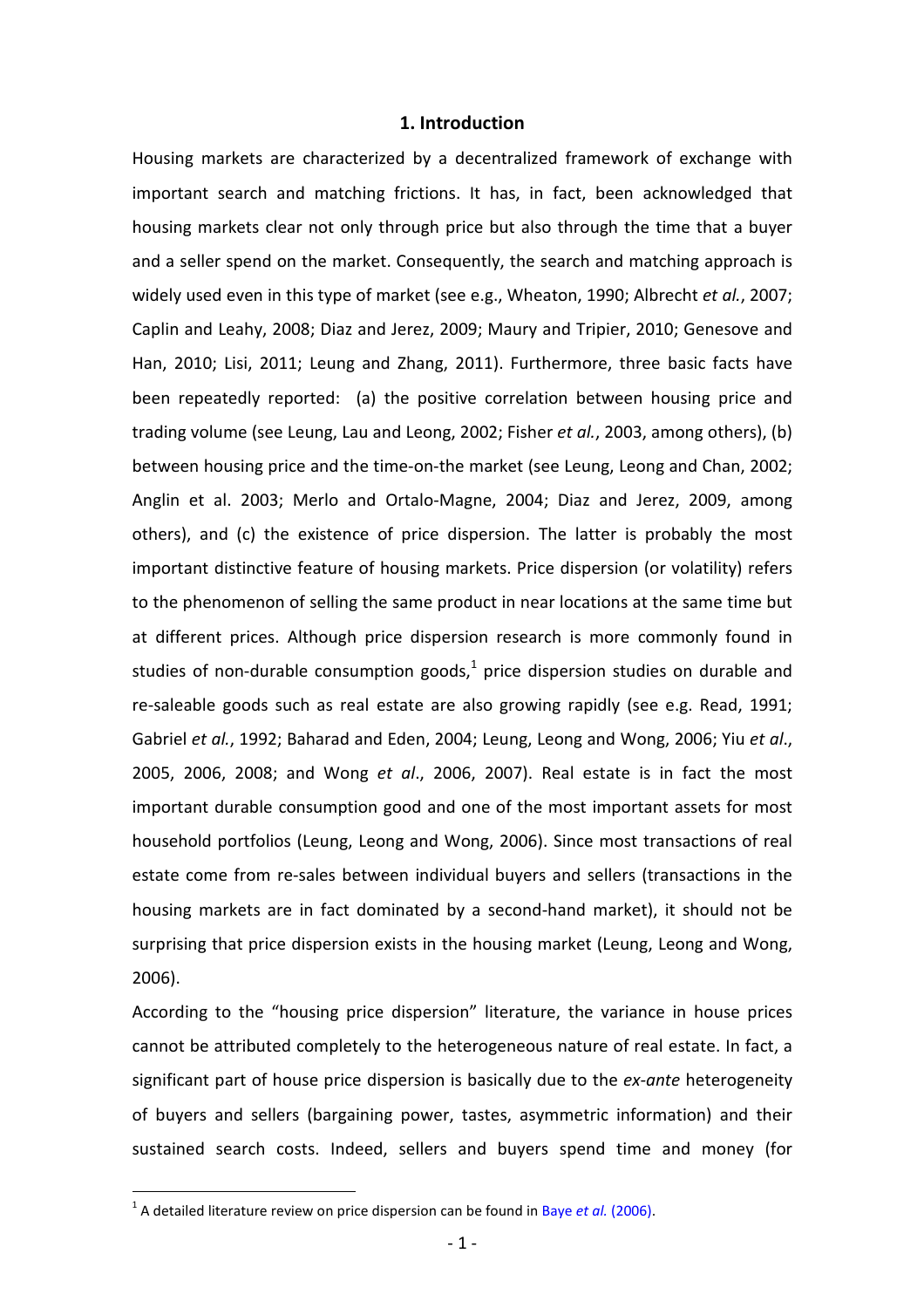advertising vacancies and making the effort to visit the greatest number of houses) before concluding the deal. Furthermore, the house price is substantially determined by bargaining between the parties. These factors affect the selling price and lead to price dispersion, since for different bargaining powers and search costs the selling price will be different.

The main aim of this paper is to develop a search and matching model *à la* Pissarides (2000) that explains the basic facts of housing markets. In particular, we develop a decentralised long-run equilibrium model with *ex-ante* heterogeneous buyers and sellers, based on both the bargaining and the costly search activity that characterises the housing market. The proposed work takes the distinctive features of the considered market into account, where the formal distinction between buyer and seller becomes very subtle. In the model, in fact, a seller can become a buyer and *vice versa*. Indeed, most houses are bought by those who already own one, and most houses are sold by those wanting to buy another house (Janssen *et al.*, 1994); indeed, buyers today are potential sellers tomorrow (Leung, Leong and Wong, 2006).

In this model, price dispersion comes from two sources: first, the bargaining power of the parties, since different bargaining powers lead to different selling prices for two similar houses; second, the search costs of sellers and buyers, since the *ex-ante* heterogeneity of the parties implies different search costs and thus individuals obtain different values from a conclusive transaction. Furthermore, this theoretical model is able to explain the positive correlation between housing price and trading volume, and between housing price and the time-on-the-market.

In addition, search and matching frictions rationalize market non-clearing even in the presence of flexible prices. As a result, this model allows to overcome a major drawback of the hedonic pricing theory: the assumption of perfect competition (Quan and Quigley, 1991; Habito *et al.*, 2010; Harding *et al.*, 2003a; Harding *et al.*, 2003b; Cotteleer and Gardebroek, 2006).

The rest of the paper is organised as follows: section 2 presents the housing market matching model; while section 3 concludes.

# **2. The model**

## **2.1 The hypotheses of the model**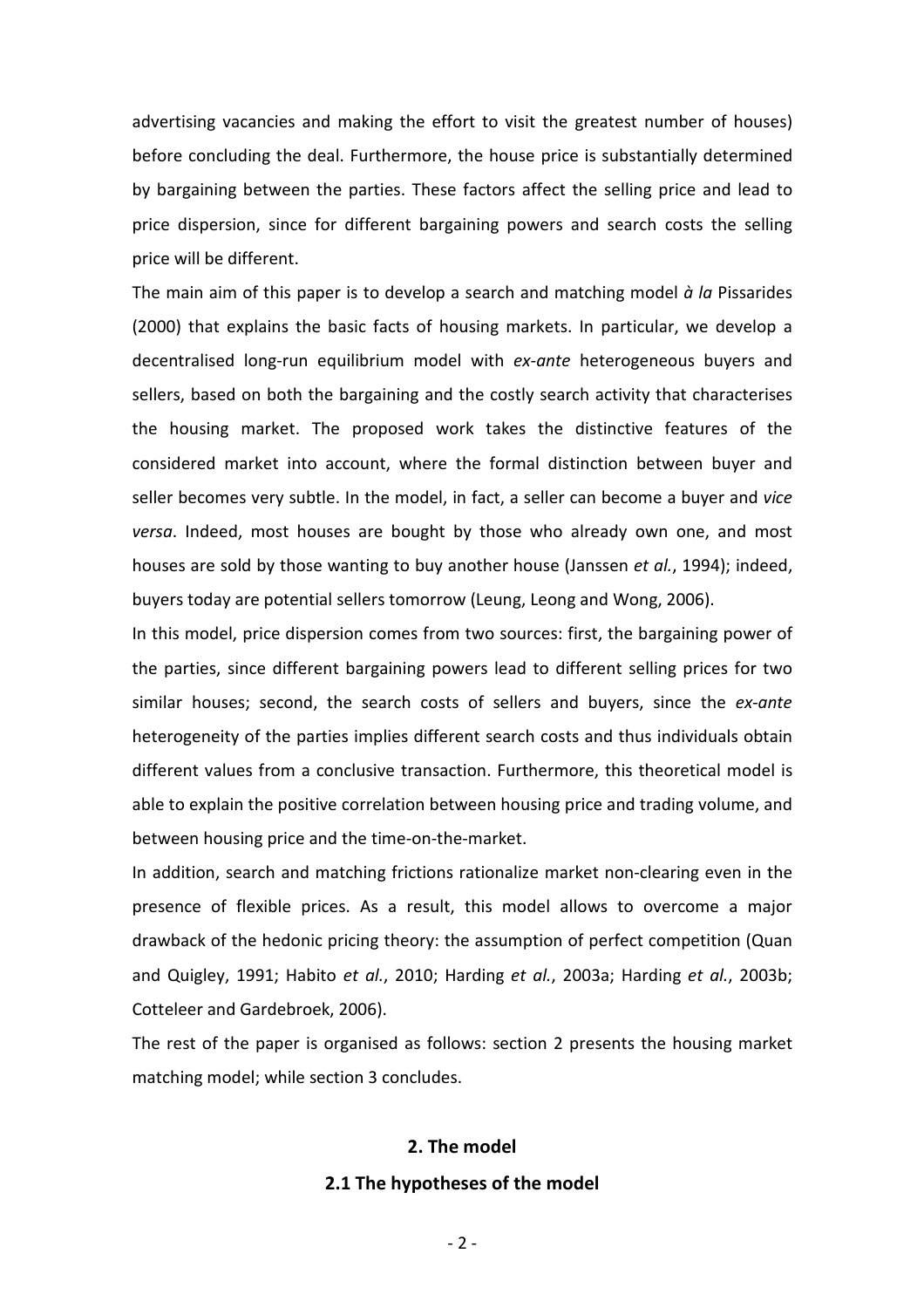In this section, we follow the matching model developed by Lisi (2011). Since we are interested in selling price, the market of reference is the homeownership market rather than the rental market. In this way, if a contract is legally binding (as hypothesised) it is no longer possible to return to the circumstances preceding the bill of sale, unless a new and distinct contractual relationship is set up. In matching model jargon this means that the destruction rate of a specific buyer-seller match does not exist.

The economy is populated by N types of sellers (which we indicate with  $i = 1,...,N$ ) and by *M* types of buyers (which we indicate with  $j = 1,...,M$ ). "Type" refers to the economic rather than social or personal characteristics of the individual. We indicate with  $s^i$  a measure of sellers of type  $i$  and with  $b^j$  a measure of buyers of type  $j$ . Hence, we can think of  $\sum s^i = S$  and  $\sum b^i = B$  as measures of the stock of sellers and buyers in the economy, respectively. Sellers hold *h* ≥ *2* houses of which *h* − *1* are on the market, i.e. vacancies ( $v$ ) are simply given by  $v = (h-1) \cdot S > 0$ , thus assuming a vacancy rate permanently positive (as in Wheaton, 1990). It is therefore possible that a buyer of type *j* can become a seller of type *i* , and that a seller of type *i* can become a buyer of type *j* .

The expected values of a vacant house (*V*) and of buying a house (*H*) are given by: <sup>2</sup>

$$
rV = -a^i + q(\theta) \cdot [P - V] \tag{1}
$$

$$
rH = -e^{j} + g(\theta) \cdot [x - H - P]
$$
 [2]

where *B*  $\theta = \frac{v}{R}$  is the housing market tightness from the sellers' standpoint,<sup>3</sup> while  $q(\theta)$ and  $g(\theta)$  are, respectively, the (instantaneous) probability of filling a vacant house and of finding/buying a home. The popular hypothesis of constant returns to scale in the matching function,  $m = m\{v, B\}$ , is adopted (see Pissarides, 2000; Petrongolo and Pissarides, 2001). Hence, the properties of these functions are straightforward:  $q'(\theta) < 0$  and  $g'(\theta) > 0$ .<sup>4</sup> The terms  $a^i$  and  $e^j$  represent, respectively, the costs

<sup>2</sup> Time is continuous and individuals are risk neutral, live infinitely and discount the future at the rate *r* . As usual in matching-type models, the analysis is restricted to the stationary state.<br><sup>3</sup> By definition, markets with fristions require positive and finite tightness, i.e., 0, 0

By definition, markets with frictions require positive and finite tightness, i.e.  $0 < \theta < \infty$ .<br>Standard technical assumptions are assumed:  $\lim_{n \to \infty} a(\theta) = \lim_{n \to \infty} a(\theta)$ 

<sup>4</sup> Standard technical assumptions are  $lim_{\theta\rightarrow 0}q(\theta) = lim_{\theta\rightarrow \infty}q(\theta) = \infty$ , and  $lim_{\theta \to 0} g(\theta) = lim_{\theta \to \infty} q(\theta) = 0$ .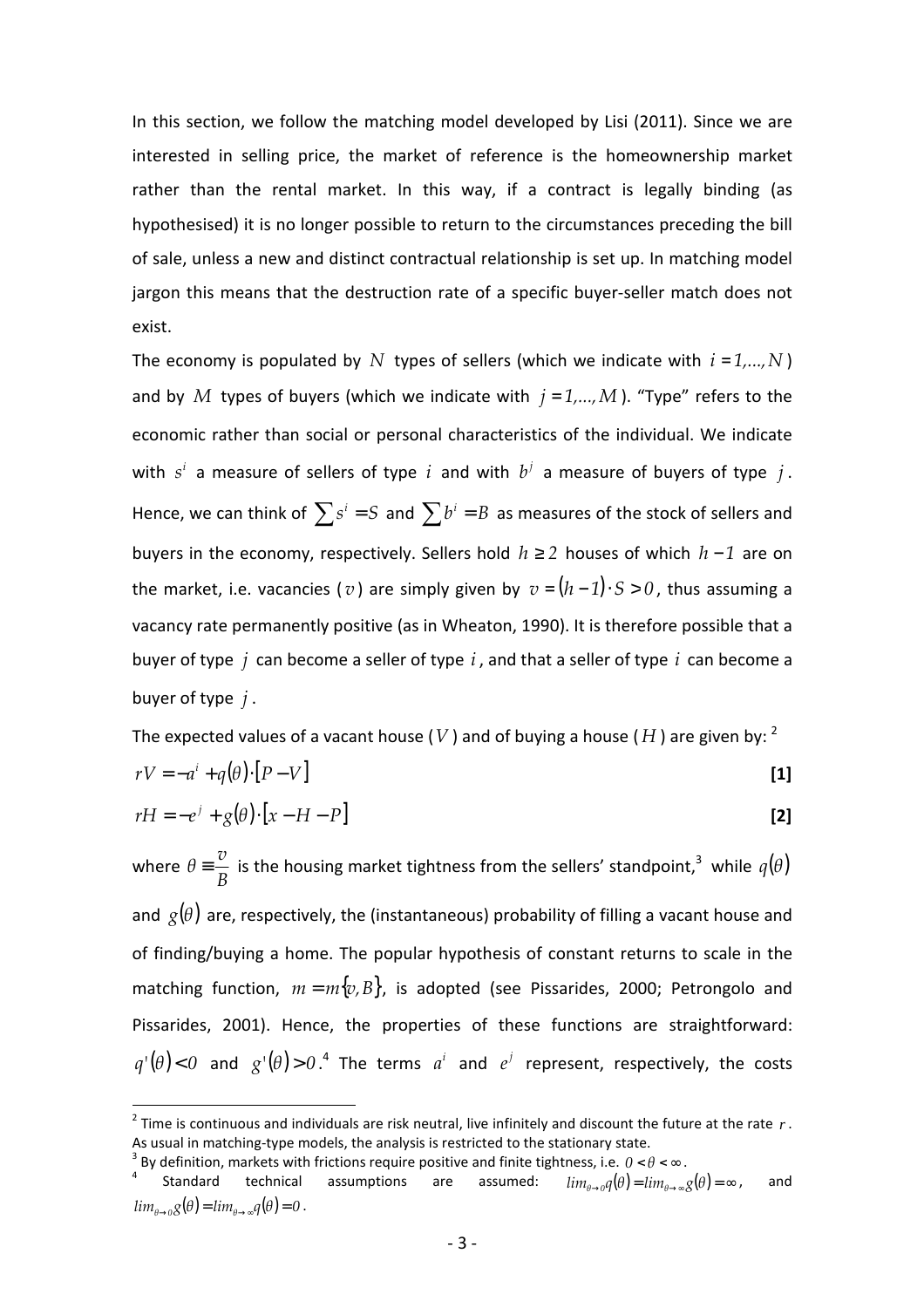sustained by sellers of type *i* for the advertisement of vacancies and the effort (in monetary terms) made by buyers of type *j* to find and visit the largest possible number of houses. If a contract is stipulated, the buyer of type *j* gets a benefit *x* from the property (abandoning the home searching value) and pays the sale price *P* to the seller of type *i* (who abandons the value of finding another buyer). As in Habito *et al.* (2010), the buyer's benefit  $x$  is a positive function of housing characteristics, i.e. it does not depend on the buyer's type.

#### **2.2 Equilibrium**

The endogenous variables that are determined simultaneously at equilibrium are market tightness (*θ* ) and sale price ( *P* ).

The customary long-term equilibrium condition, namely the "zero-profit" or "freeentry" condition, normally used in the matching models (see Pissarides, 2000) yields the first key relationship of the model, in which market tensions are a positive function of price. In fact, using the condition  $V = 0$  in [1], we obtain:

$$
\frac{a^i}{P} = q(\theta) \Longrightarrow q(\theta)^{-1} \cdot a^i = P
$$
\n[3]

with  $\frac{00}{2} > 0$ *P θ* > ∂  $\frac{\partial \theta}{\partial \mathbf{n}}$  > 0 since  $q'(\theta)$  < 0. In short, if the price increases, more sellers will stand in the market; hence, it will be more difficult to fill the vacant houses. Consequently, fewer vacancies will be on the market.

The free-entry condition also implies a trade-off between the housing price and the speed of sales for the sellers. In fact, with an arrival rate of  $q(\theta)$ , the expected timeon-the-market is  $q(\theta )^{-1}$ . As a result, from [3] there is a positive correlation between housing prices and the time on the market (as pointed by Leung, Leong and Chan, 2002; Anglin et al. 2003; Merlo and Ortalo-Magne, 2004; Diaz and Jerez, 2009).

The (generalised) Nash bargaining solution, usually used for decentralised markets, allows the sale price *P* to be obtained through the optimal subdivision of surplus (*S* ) deriving from a successful match:  $5$ 

$$
S = \underbrace{(P-V)}_{\textit{capital gain of seller}} + \underbrace{(x-H-P)}_{\textit{capital gain of buyer}}
$$

<sup>5</sup> Entering into a contractual agreement obviously implies that *S* > *0* , i.e. *x* > *H* , ∀*θ* . This realistic condition ensures that the price is positive.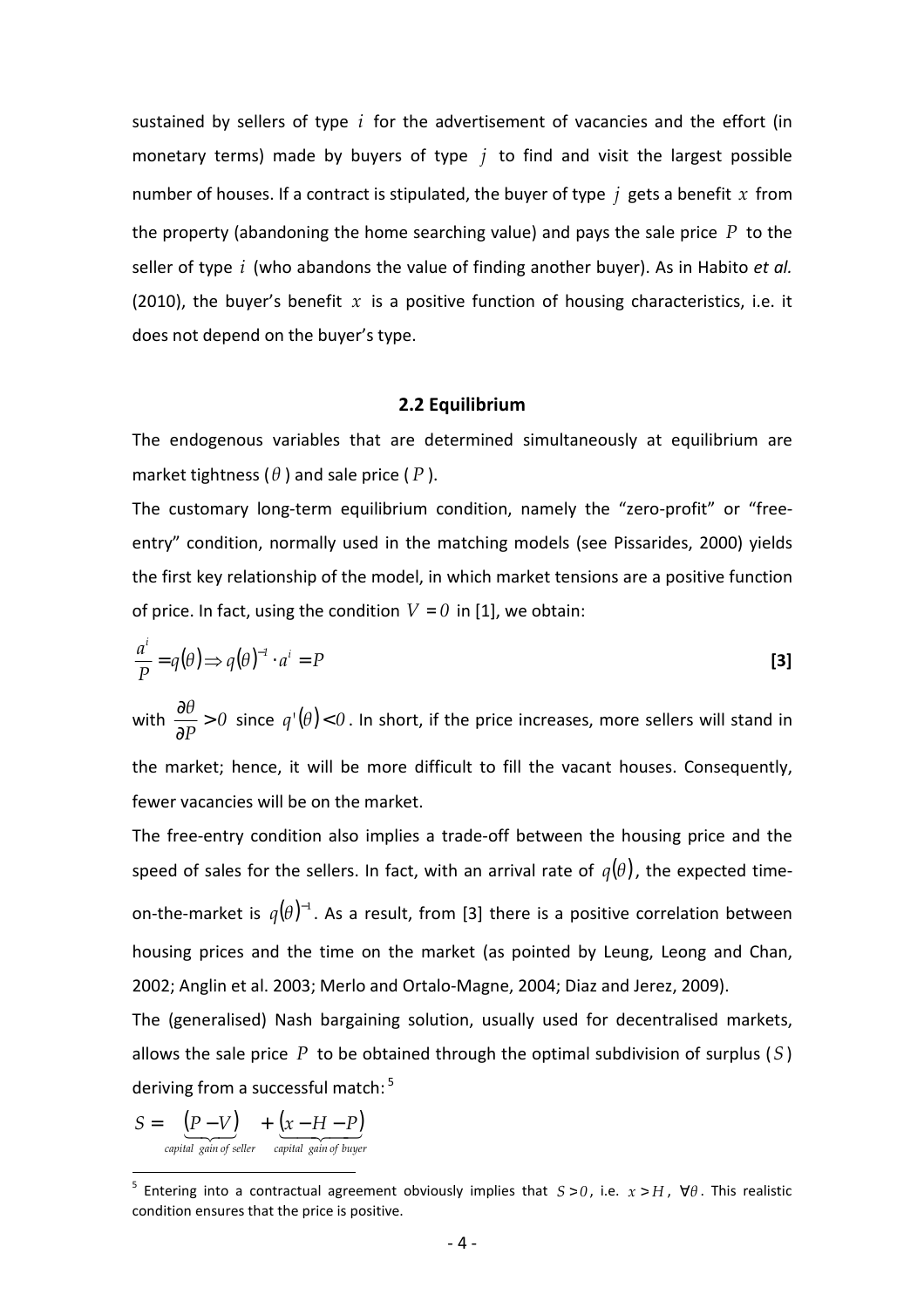$$
\Rightarrow S = x - H \tag{4}
$$

The price is obtained by solving the following optimisation condition:

$$
P = argmax \left\{ (P - V)^{r^i} \cdot (x - H - P)^{1 - r^i} \right\}
$$
  
\n
$$
\Rightarrow P = \frac{\gamma^i}{(1 - \gamma^i)} \cdot (x - H - P)
$$

where  $\gamma^i$  is the bargaining power of sellers of type  $i$ . Knowing that  $(x - H - P) = \frac{(1 - \gamma^{i})}{4} \cdot P$ *γ 1 γ*  $(x - H - P) = \frac{V}{\gamma}$ *i* ⋅  $(-H-P) = \frac{(1-\gamma^{i})}{i} \cdot P$ , eventually we get:

$$
P = \gamma^{i} \cdot (x - H) \Longrightarrow P = \frac{\gamma^{i} \cdot (rx + e^{j})}{r + g(\theta) \cdot (1 - \gamma^{i})}
$$
 [5]

Equation [5] is none other than the hedonic price function of the model. In fact, the selling price depends positively on the buyer's benefit  $x$ , which in turn depends positively on the housing characteristics.

Since  $g'(\theta) > 0$ , as market tensions increase, the sale price decreases; hence, we obtain the second key relationship of the model:  $\frac{01}{20} < 0$ *θ*  $\frac{p}{q}$ ∂  $\frac{\partial P}{\partial \rho}$  < 0 . In short, if the tightness increases, the effect of the well-know congestion externalities on the demand side (see Pissarides, 2000) will lower the selling price.

Finally, it is straightforward to obtain from [3] that when *P* tends to zero (infinity), *θ* tends to zero (infinity), as  $q(\theta)$  tends to infinity (zero). Consequently, given the negative slope of [5] and the fact that price is always positive, only one long term equilibrium deriving from the intersection of the two curves exists in the model (see point A in *Figure* 1).

========== *Figure 1 about here (now at the end)* ==========

# **2.3 Comparative statics and price dispersion**

From [5], the selling price crucially depends on the bargaining power of the seller. In fact,

$$
\gamma^i \to 0 \implies P = 0
$$
, and  $\gamma^i \to 1 \implies P = x + \frac{e^j}{r}$ 

since the price can never be negative or null, we assume that  $0 < \gamma^i \leq 1$ .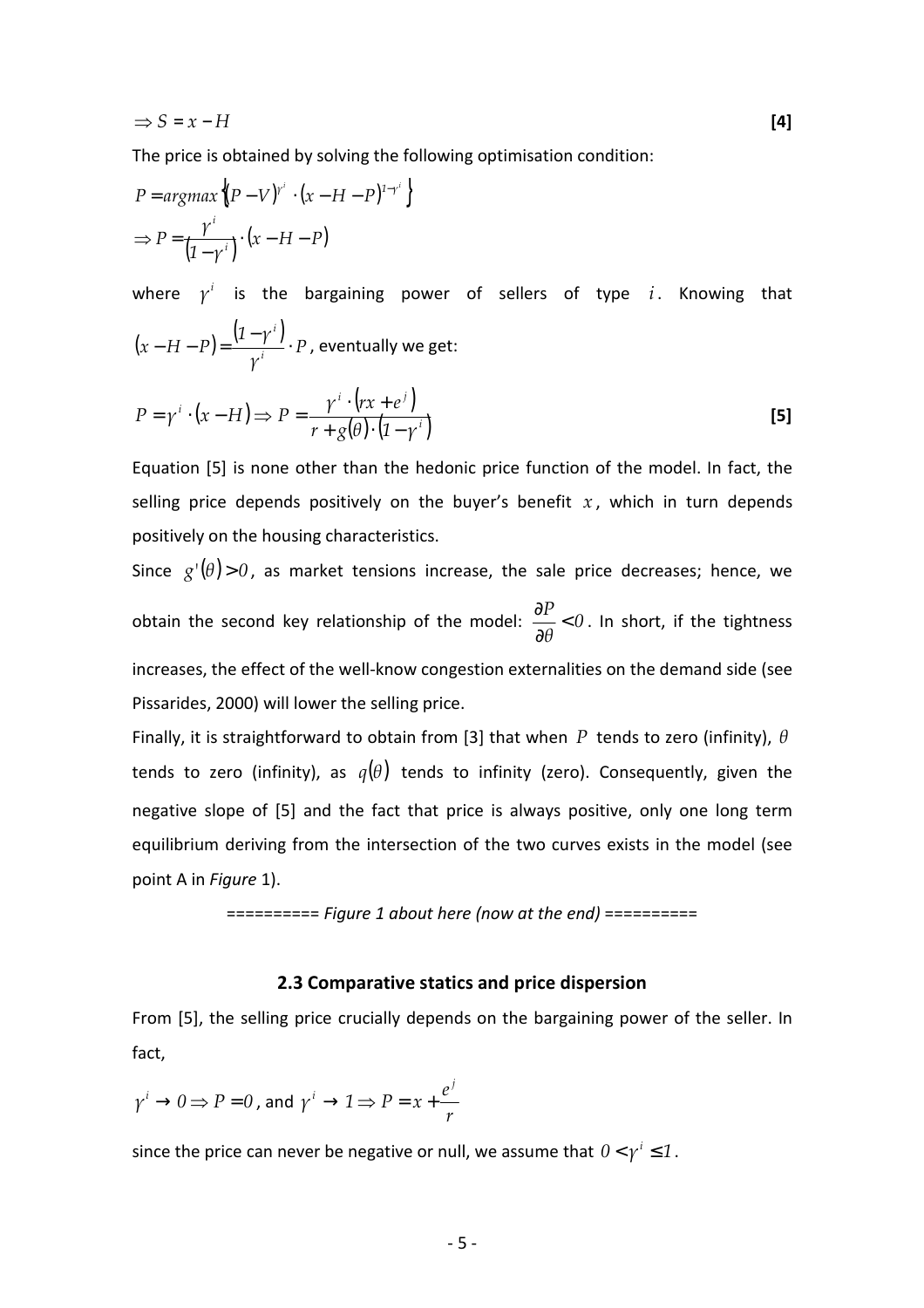Furthermore, the selling price also depends on the search costs of buyers and sellers. In particular, from [5] it is straightforward to obtain that an increase in the search effort of buyers  $(e^j)$  increases the selling price. This is an intuitive result. However, a partially counter-intuitive result regards the effect of advertising vacancies on the selling price. In fact, an increase in  $a<sup>i</sup>$  decreases market tightness, which in turn increases the selling price (see *Figure 2*). In short, an increase in the seller's search cost also leads to an increase in the selling price.

#### ========== *Figure 2 about here (now at the end)* ==========

Intuitively, the trading volume for a given period is given by the matching rate (Leung and Zhang, 2011). Although in this simple model the search costs of buyers and sellers are exogenous, it is straightforward to include them in the matching function, i.e.  $m = m\{a^i, v; e^j, B\}$ . An increase in the search effort (advertising vacancies) will increase the matching rate, since the probability of finding a home (of filling a vacant house) will be higher. As a result, the model could also explain the positive relationship between housing price and trading volume, since an increase in the search costs of buyers and sellers increases the selling price. This is in line with the empirical works of Fisher *et al.* (2003) and Leung, Lau and Leong (2002).

Finally, we consider two similar houses, *Y* and *Z*, which give the same benefit:  $x^Y = x^Z$ . In this case, price dispersion in the model comes from:

- a) The bargaining power of sellers ( $\gamma^i$ ): different bargaining powers lead to different selling price;
- b) The search costs of sellers  $(a^i)$  and buyers  $(e^j)$ : in fact, since matching occurs between a seller of type *i* and a buyer of type *j* , different pairs lead to different search costs, which in turn imply different selling prices.

The key determinant of price dispersion is in fact the heterogeneity in buyers and sellers incorporated in the formula of selling price. The housing price dispersion exists as long as the heterogeneous search costs enter the pricing formula, no matter how the prices are determined (Leung and Zhang, 2011). $^6$ 

## **2.4 Closing the model**

<sup>&</sup>lt;sup>6</sup> Vukina and Zheng (2010) find a very strong empirical support for the theoretical prediction that bargaining with search costs explains price dispersion in the agricultural market.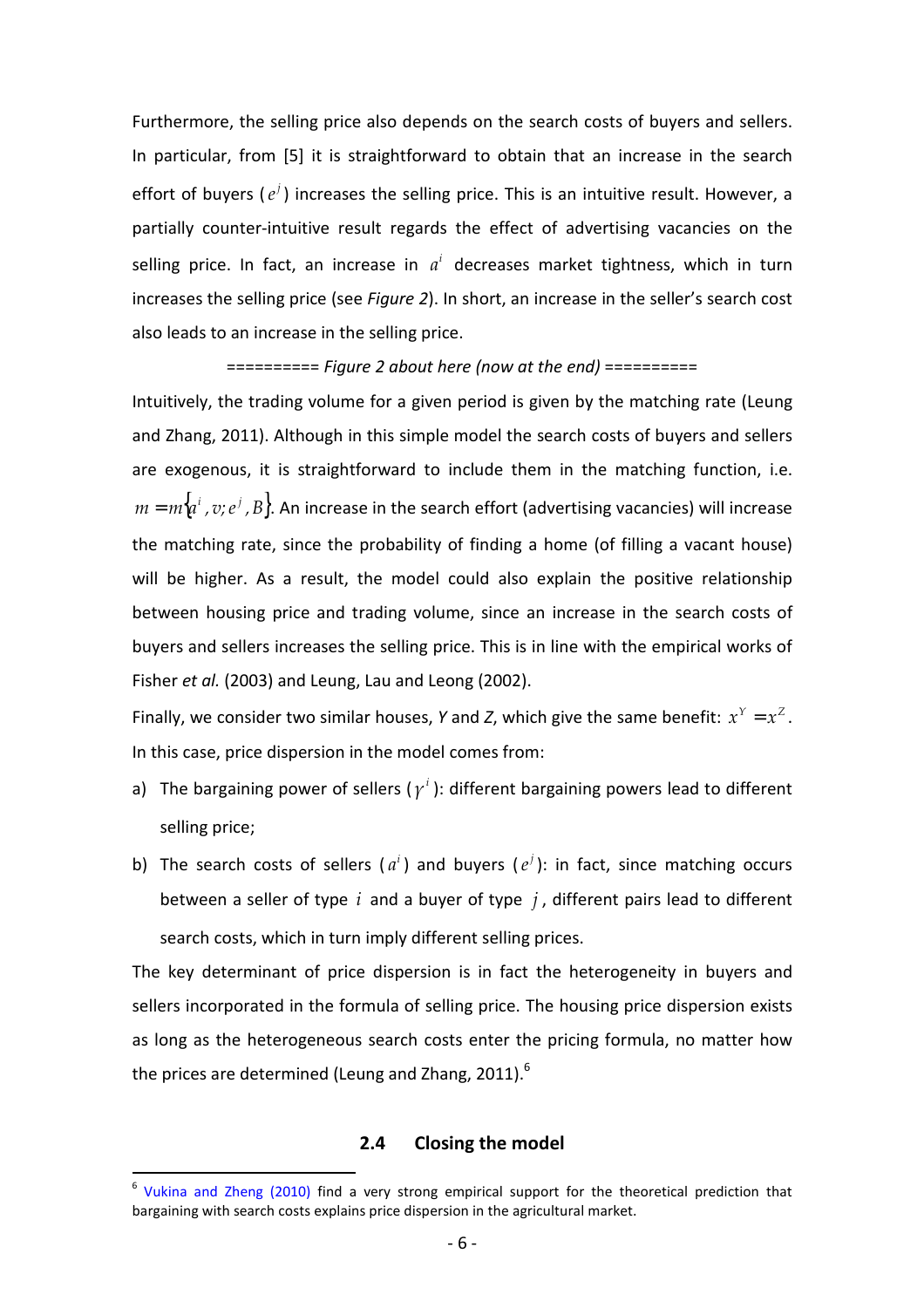In order to close the model in a very simple manner, we normalise the population in the housing market to the unit, i.e.  $1 = S + B$ . As a result, using the definitions of equilibrium tightness ( $\theta = \theta^*$ ) and vacancies, we obtain the stock of sellers, buyers, and the "natural" vacancy rate:

$$
S = \frac{\theta^*}{h - 1 + \theta^*}
$$
 [6]

$$
B = \frac{h-1}{h-1+\theta^*} \tag{7}
$$

$$
v = \frac{(h-1) \cdot \theta^*}{h-1+\theta^*}
$$
 [8]

The "natural" vacancy rate is the optimal share of houses for sale on the market that prevails in long term equilibrium at which sellers make no economic profits (Arnott and Igarashi, 2000; McDonald, 2000).

# **3. Conclusions**

This paper develops a matching model *à la* Pissarides (2000) in order to explain the basic facts of housing markets, most of all the variance in house prices. Price dispersion is basically due to both the *ex-ante* heterogeneity of the parties (bargaining power, tastes, asymmetric information) and the search costs of buyers and sellers. In fact, sellers and buyers spend time and money (for advertising vacancies and making the effort to visit the greatest number of house) before concluding the deal. Furthermore, the house price is substantially determined by a deal between the parties. These factors affect the selling price and lead to price dispersion. This simple theoretical model is able to take these distinctive features into account, thus explaining the basic facts of housing markets.

#### **References**

- Albrecht, James, Anderson Axel, Eric Smith, and Susan Vroman (2007), "Opportunistic Matching in the Housing Market", *International Economic Review,* 48(2), 641-664.
- Anglin, Paul M., Ronald Rutherford and Thomas M. Springer (2003), "The Trade-off Between the Selling Price of Residential Properties and Time-on-the-Market: The Impact of Price Setting", *Journal of Real Estate Finance and Economics*, 26(1), 95-111.
- Arnott, Richard, and Masahiro Igarashi (2000), "Rent Control, Mismatch Costs and Search Efficiency", *Regional Science and Urban Economics*, 30(3), 249-288.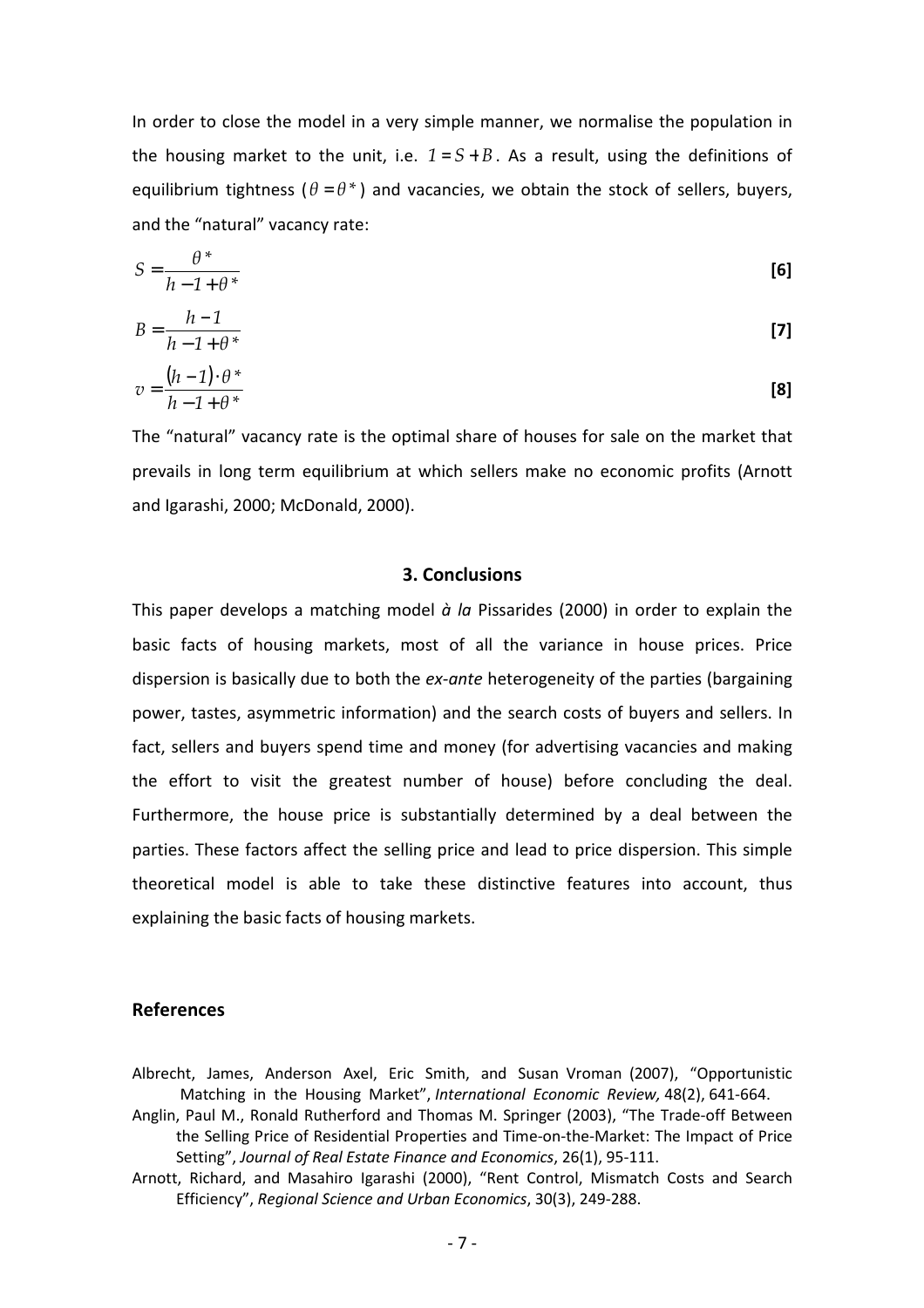- Baharad, Eyal, and Benjamin Eden, (2004), "Price Rigidity and Price Dispersion: Evidence from Micro Data", *Review of Economic Dynamics,* 7(3), 613-641.
- Baye, Michael, John Morgan, and Patrick Scholten (2006), "Information, Search, and Price Dispersion", in *Handbook on Economics and Information Systems*, (T. Hendershott, ed.), Elsevier Press, Amsterdam.
- Caplin, Andrew, and John Leahy (2008), "Trading Frictions and House Price Dynamics", NBER Working Paper, w14605.
- Cotteleer, Geerte, and Cornelis Gardebroek (2006), "Bargaining and market power in a GISbased hedonic pricing model of the agricultural land market", *American Agricultural Economics Association*, 21255 (2006 Annual meeting, July 23-26, Long Beach, CA).
- Díaz, Antonia, and Belén Jerez (2009), "House Prices, Sales and Time on the Market: A Search-Theoretic Framework", Working Paper 09-25 Economic Series, Departamento de Economía, Universidad Carlos III de Madrid.
- Fisher, Jeffrey, Dean Gatzlaff, David Geltner, and Donald Haurin (2003), "Controlling for the Impact of Variable Liquidity in Commercial Real Estate Price Indices," *Real Estate Economics*, 31(2), 269-303.
- Gabriel, Stuart A., Shack-Marquez, Janice, and William L. Wascher (1992), "Regional House Price Dispersion and Interregional Migration", *Journal of Housing Economics*, 2(3), 235- 256.
- Genesove, David, and Lu Han (2010), "Search and Matching in the Housing Market", CEPR Discussion Papers, n. 7777.
- Habito, Cielito F., Michael O. Santos, and Andres G. Victorio (2010), "A Game-Theoretic Approach to Hedonic Housing Prices", *International Journal of Human and Social Sciences*, 5(6), 377-380.
- Harding, John P., John R. Knight, e C. F. Sirmans (2003b), "Estimating Bargaining Effects in Hedonic Models: Evidence from the Housing Market", *Real Estate Economics*, 31(4), 601- 622.
- Harding, John P., Stuart S. Rosenthal, e C. F. Sirmans (2003a), "Estimating Bargaining Power in the Market for Existing Homes", *Review of Economics and Statistics*, 85(1), 178-188.
- Janssen, Jos**,** Bert Kruijt, and Barrie Needham (1994), "The Honeycomb Cycle in Real Estate", *Journal of Real Estate Research*, 9(2), 237-252.
- Leung, Charles Ka Yui, and Zhang, Jun (2011), "Fire Sales in Housing Market: Is the Housesearching Process similar to a Theme Park Visit ?", MPRA Paper, 29127.
- Leung, Charles Ka Yui, Garion C. K. Lau, and Youngman C. F. Leong (2002), "Testing alternative theories of the property price-trading volume correlation", *Journal of Real Estate Research*, 23(3), 253-264.
- Leung, Charles Ka Yui, Youngman Chun Fai Leong, and Ida Yin Sze Chan (2002), "Time-On-the-Market: Why Isn't Price Enough? *International Real Estate Review*, 5(1), 91-115.
- Leung, Charles, Youngman Leong, and Siu Wong (2006), "Housing Price Dispersion: An Empirical Investigation", *The Journal of Real Estate Finance and Economics*, 32(3), 357- 385.
- Lisi, Gaetano (2011), "The Hedonic Price Function in a Matching Model of Housing Market", *Economics Bulletin*, 31(3), 2347-2355.
- Maury, Tristan-Pierre, and Fabien Tripier (2010), "Strategies for Search on the Housing Market and their Implications for Price Dispersion", Working Papers hal-00480484, HAL.
- McDonald, John F. (2000), "Rent, Vacancy and Equilibrium in Real Estate Markets", *Journal of Real Estate Practice and Education*, 3(1), 55-69.
- Merlo, Antonio, and Francois Ortalo-Magne (2004), "Bargaining over Residential Real Estate: Evidence from England", *Journal of Urban Economics*, 56(2), 192-216.
- Petrongolo, Barbara, and Christopher A. Pissarides (2001), "Looking into the Black Box: A Survey of the Matching Function", *Journal of Economic Literature*, 39(2), 390-431.
- Pissarides, Christopher A. (2000), *Equilibrium Unemployment Theory* (2<sup>nd</sup> edition), MIT Press Books.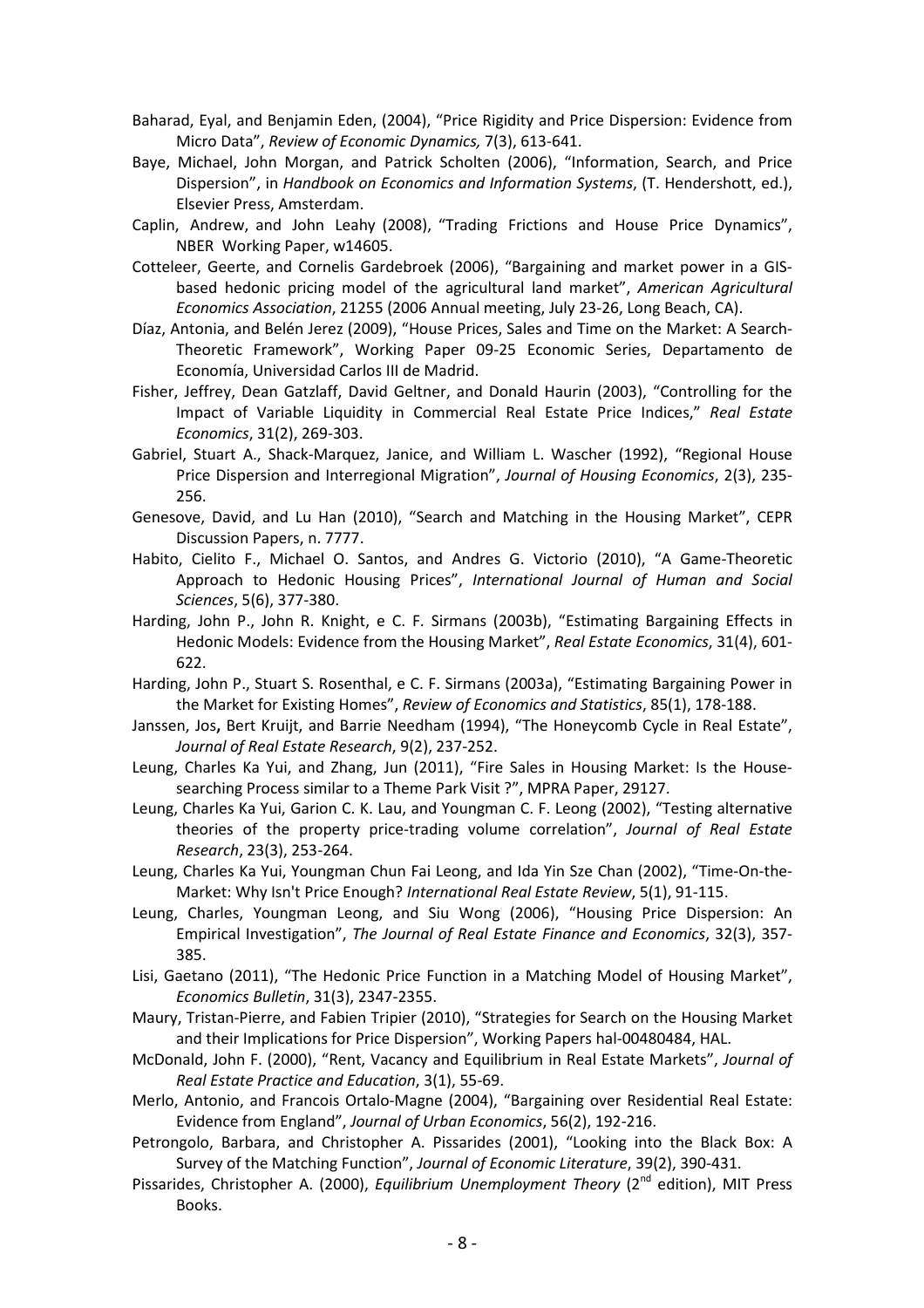- Quan, Daniel C., and John M. Quigley (1991), "Price Formation and the Appraisal Function in Real Estate Markets", *Journal of Real Estate Finance and Economics*, 4(2), 127-146.
- Read, Colin (1991), "A Price Dispersion Equilibrium in a Spatially Differentiated Housing Market with Search Cost", *American Real Estate and Urban Economics Association Journal*, 19(4), 532-547.
- Vukina, Tomislav and Xiaoyong Zheng (2010), "Search, and Price Dispersion: Evidence from the Live Hogs Market", *Agricultural and Resource Economics Review*, 39(3), 534–546.
- Wheaton, William C. (1990), "Vacancy, Search, and Prices in a Housing Market Matching Model", *Journal of Political Economy*, 98(6), 1270-1292.
- Wong, S., C. Yiu, and K. Chau (2007), "Volatility Transmission in the Real Estate Spot and Forward Markets", *Journal of Real Estate Finance and Economics*, 35(3), 281-293..
- Wong, S., C. Yiu, M. Tse, K. Chau (2006), "Do the Forward Sales of Real Estate Stabilize Spot Prices ?", *Journal of Real Estate Finance and Economics*, 32(3), 289-304.
- Yiu, C. Y., C. S. Tam, and P. Y. Lee (2006), "Volume-Related Heteroskedasticity and Liquidity Premium in Hedonic Pricing Model", *Journal of Property Research*, 23(1), 39-51.
- Yiu, C. Y., Hui, E. C. M., and S. K. Wong (2005), "Lead-lag relationship between the Real Estate Spot and Forward Contract Markets", *Journal of Real Estate Portfolio Management,*  11(3), 253-262.
- Yiu, C. Y., K. F. Man, and S. K. Wong (2008), "Trading Volume and Price Dispersion in Housing Markets", *Journal of Property Research*, 25(3), 203-219.